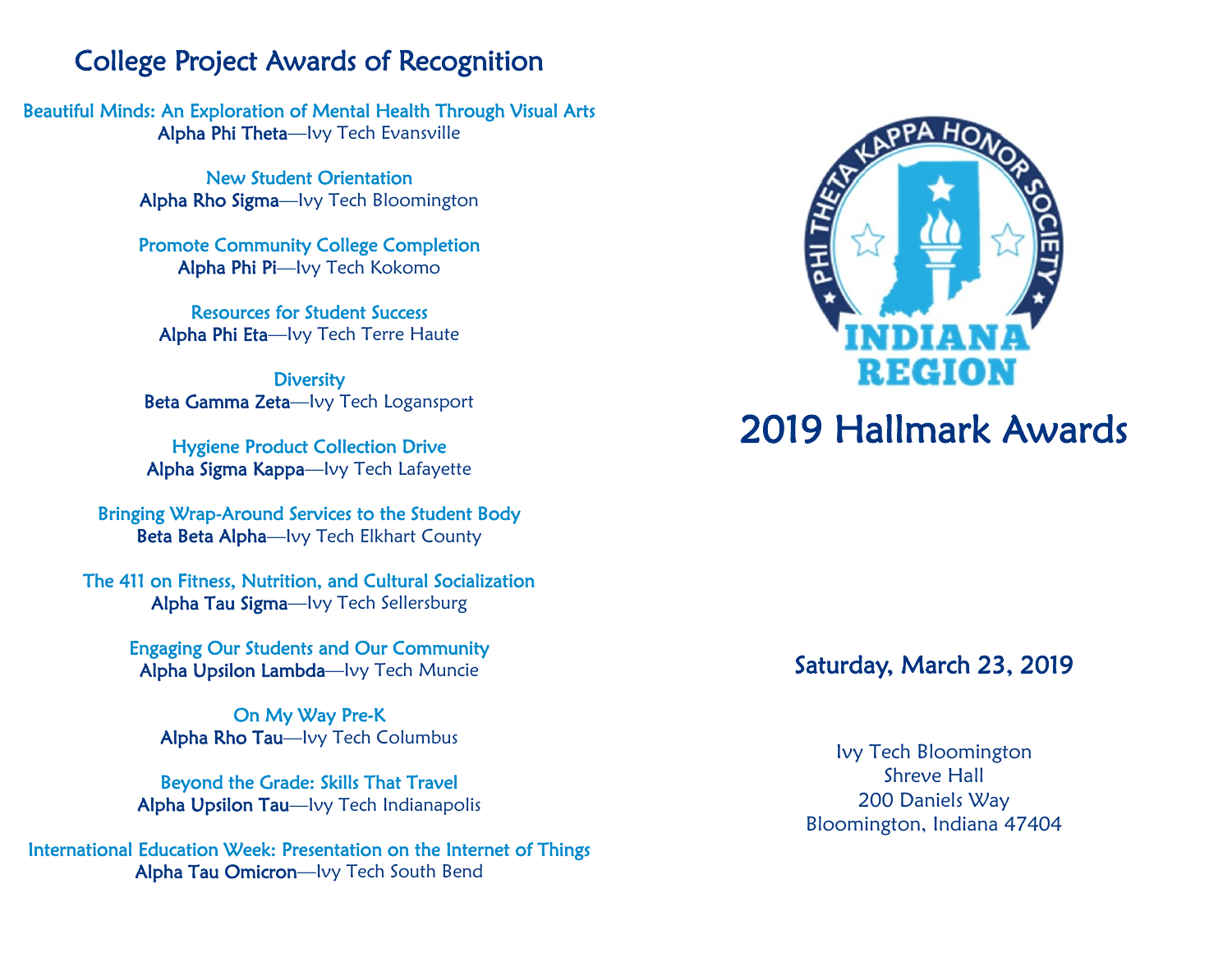# Regional Hallmark Awards

# Chapter Awards

#### Chapter Member Awards

- Most Distinguished: Lindsey Skelton, Alpha Phi Eta-lvy Tech Terre Haute
- Distinguished: Jennifer Snay, Beta Gamma Zeta—Ivy Tech Logansport
- Most Outstanding: Amy Tomey, Alpha Rho Sigma-lvy Tech Bloomington

#### Chapter Officer Awards

- Most Distinguished: Taegan Bolden-Davis, Alpha Rho Sigma-Ivy Tech Bloomington
- Distinguished: Elizabeth Humphrey, Beta Gamma Zeta—Ivy Tech Logansport
- Most Outstanding: Jill Stewart, Beta Beta Alpha-lvy Tech Elkhart
- Outstanding: Emerald Greene, Alpha Phi Theta—Ivy Tech Evansville

#### Chapter Officer Team Awards

- Most Distinguished\*: Alpha Rho Sigma—Ivy Tech Bloomington: Taegan Bolden-Davis, Mackenzie Melvin, Kaitie Paridee, Rob Parab, & Olivia Thurmond
- **Distinguished:** Alpha Tau Sigma-lvy Tech Sellersburg: Samantha Berryman, Alexis Booker, Gregory Fugate, Jason Kendall, Doreen Makamba, Drizzt Robinson, & Tracy Skaggs
- Most Outstanding: Beta Gamma Zeta-Ivy Tech Logansport: Elizabeth Humphrey, Olivia Iles, Taylor Justice, Carrie Sherer, & Myat Su
- Outstanding: Alpha Phi Theta-lvy Tech Evansville: Emily Fleming, Emerald Greene, Cher'Rita Horne, Michelle King, Daniel McCune, Michaela Stevens, & Tyler Suter

# Scholarships & Other Honors, Continued

#### Alumni Association "Leaders of Promise" Scholarship

#### \$200 Recipient

• Carrie Sherer—Beta Gamma Zeta—Ivy Tech Logansport

#### Alumni Association "Transformation" Scholarship

#### \$50 Recipient

• Amy Tomey—Alpha Rho Sigma—Ivy Tech Bloomington

## Honors in Action Theme Awards

#### Theme 1: Networks of Life

Beta Gamma Zeta—Ivy Tech Logansport Alpha Rho Tau—Ivy Tech Columbus Alpha Sigma Kappa—Ivy Tech Lafayette

#### Theme 3: Politics of Identity

Alpha Tau Sigma—Ivy Tech Sellersburg Alpha Phi Eta—Ivy Tech Terre Haute Alpha Rho Sigma—Ivy Tech Bloomington

#### Theme 6: Visions of Justice

Beta Beta Alpha—Ivy Tech Elkhart County Alpha Phi Theta—Ivy Tech Evansville Alpha Upsilon Lambda—Ivy Tech Muncie

#### Theme 7: Powers of Connection

Alpha Phi Pi—Ivy Tech Kokomo Alpha Upsilon Tau—Ivy Tech Indianapolis Alpha Tau Omicron—Ivy Tech South Bend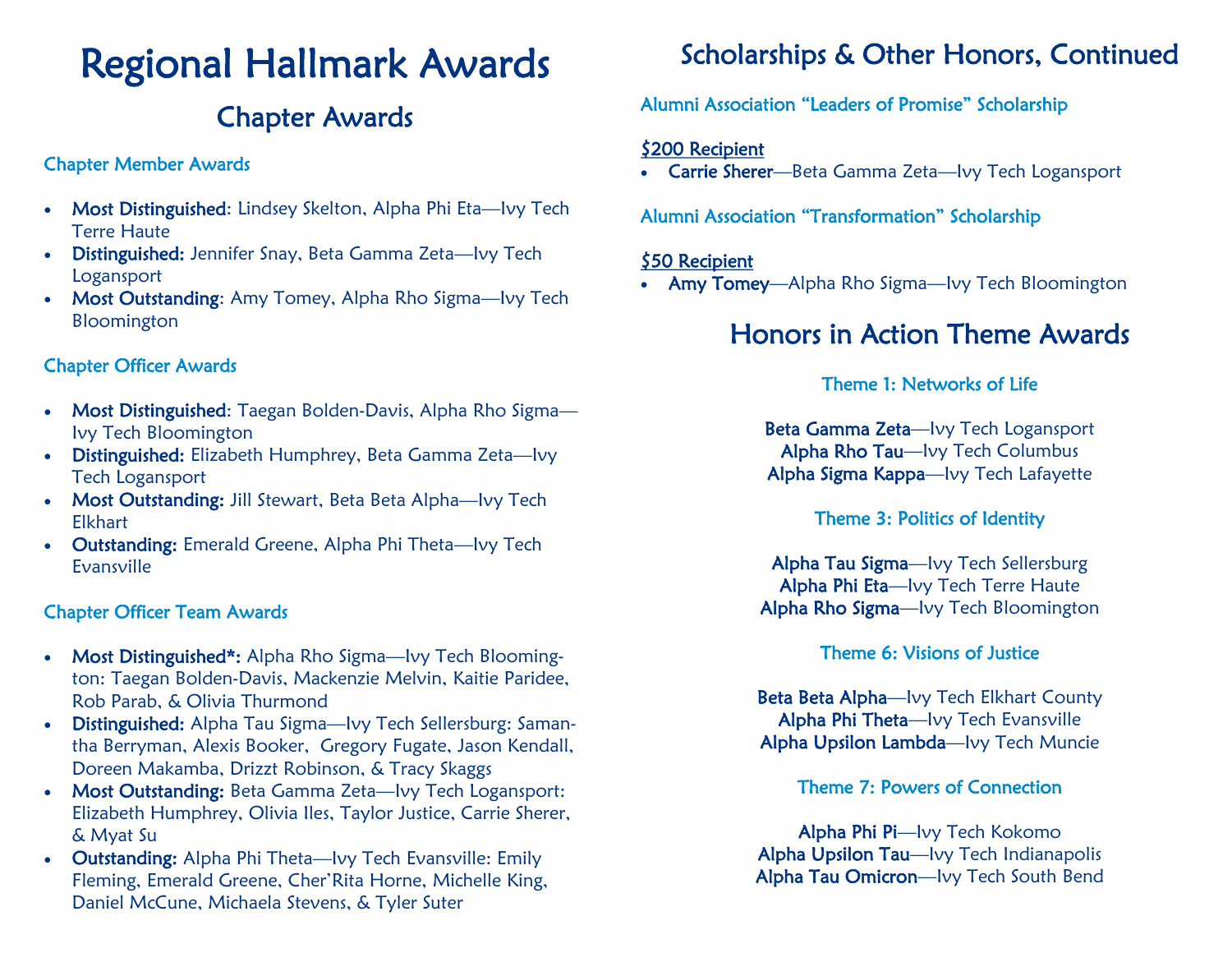### Scholarships & Other Honors

#### Sue Jackson Awards

- Elizabeth Humphrey—Beta Gamma Zeta —Ivy Tech Logansport
- Tracy Skaggs—Alpha Tau Sigma —Ivy Tech Sellersburg
- Olivia Thurmond—Alpha Rho Sigma—Ivy Tech Bloomington
- Jodi Trierweiler—Alpha Tau Xi—Ivy Tech Fort Wayne

#### Dr. Leo Studach Catalyst Travel Scholarship

- Kimberly Hesla—Alpha Tau Omicron—Ivy Tech South Bend
- Cher'Rita Horne—Alpha Phi Theta —Ivy Tech Evansville

#### Dr. Leo Studach Honors Institute Travel Scholarship

- Jacob Alexander—Alpha Rho Sigma—Ivy Tech Bloomington
- Amy Tomey—Alpha Rho Sigma—Ivy Tech Bloomington

#### Eugene Spiess Scholarship

#### \$700 Recipient

Jacob Alexander—Alpha Rho Sigma—Ivy Tech Bloomington

#### \$500 Recipients

- Amanda Todd—Alpha Rho Sigma—Ivy Tech Bloomington
- Amy Tomey—Alpha Rho Sigma—Ivy Tech Bloomington

#### \$400 Recipients

- Kimberly Hesla—Alpha Tau Omicron—Ivy Tech South Bend
- Felicidad Pergadas—Alpha Phi Omega—Ivy Tech Gary

#### Alumni Association President's Award

• Diane Moore—Alpha Phi Pi—Ivy Tech Kokomo

# 5 Star Chapter Awards

#### 1 Star Chapters

Alpha Omega Delta—Anderson Alpha Tau Omicron—South Alpha Phi Omega—Northwest Alpha Psi Lambda—Madison Alpha Sigma Kappa—Lafayette Beta Chi Chi—Valparaiso Beta Gamma Tau— Lawrenceburg Beta Phi Kappa—Purdue University Global Beta Phi Tau—Marion Beta Zeta Kappa—Warsaw Beta Zeta Rho—Vincennes Uni- Alpha Tau Sigma—Sellersburg versity Jasper Zeta Psi—Vincennes University

#### 2 Star Chapters

Alpha Upsilon Omega— Richmond

#### 3 Star Chapters

Alpha Tau Xi—Fort Wayne Beta Beta Beta-Ancilla College

#### 4 Star Chapters

Bend

#### 5 Star Chapters

Alpha Phi Eta—Terre Haute Alpha Phi Pi—Kokomo Alpha Phi Theta—Evansville Alpha Rho Sigma— Bloomington Alpha Rho Tau—Columbus Alpha Upsilon Lambda— Muncie Alpha Upsilon Tau— Indianapolis Beta Beta Alpha—Elkhart Beta Gamma Zeta—Logansport

J.

## Indiana Region Flag Bearer

Lindsey Skelton, Alpha Phi Eta-Ivy Tech Terre Haute